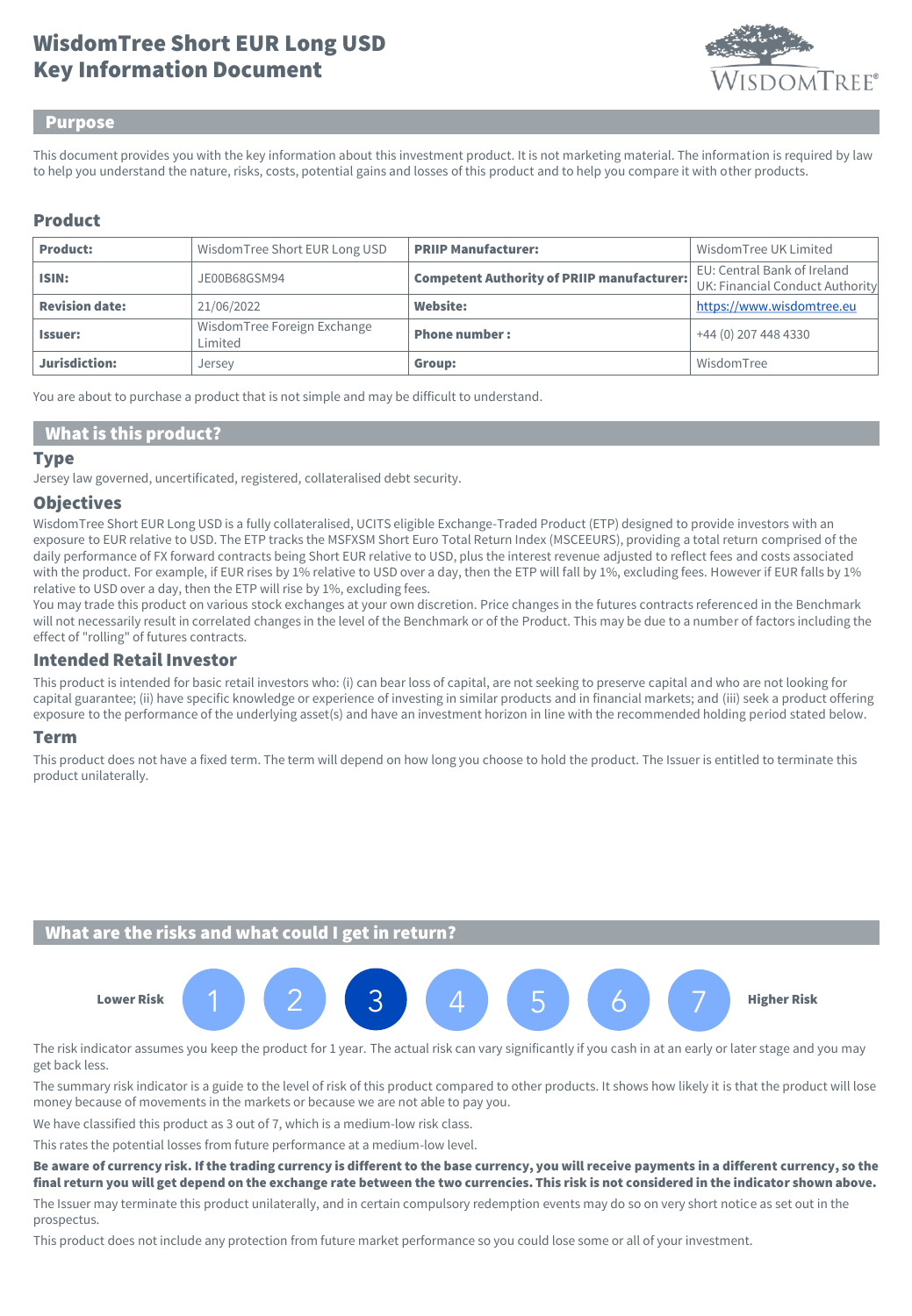# Key Information Document WisdomTree Short EUR Long USD



## Performance Scenarios

| Recommended holding period: 1 year |                                      |                          |  |  |
|------------------------------------|--------------------------------------|--------------------------|--|--|
| Investment \$10,000                |                                      |                          |  |  |
| <b>Scenarios</b>                   |                                      | If you exit after 1 year |  |  |
| <b>Stress scenario</b>             | What you might get back after costs  | \$3,408                  |  |  |
|                                    | Average Annual Percentage Return (%) | $-65.92%$                |  |  |
| Unfavorable Scenario               | What you might get back after costs  | \$9,516                  |  |  |
|                                    | Average Annual Percentage Return (%) | $-4.84%$                 |  |  |
| <b>Moderate Scenario</b>           | What you might get back after costs  | \$10,330                 |  |  |
|                                    | Average Annual Percentage Return (%) | 3.30%                    |  |  |
| <b>Favourable Scenario</b>         | What you might get back after costs  | \$11,212                 |  |  |
|                                    | Average Annual Percentage Return (%) | 12.12%                   |  |  |

This table shows the money you could get back over the recommended holding period, under different scenarios, assuming that you invest 10,000USD.

The scenarios shown illustrate how your investment could perform. You can compare them with the scenarios of other products.

The scenarios presented are an estimate of future performance based on evidence from the past on how the value of this investment varies, and are not an exact indicator. What you get will vary depending on how the market performs and how long you keep the investment/product.

The stress scenario shows what you might get back in extreme market circumstances, and it does not take into account the situation where we are not able to pay you.

The figures shown include all the costs of the product itself, but may not include all the costs that you pay to your advisor or distributor. The figures do not take into account your personal tax situation, which may also affect how much you get back.

Market developments in the future cannot be accurately predicted. The scenarios shown are only an indication of some of the possible outcomes based on recent returns. Actual returns could be lower.

# What happens if WisdomTree Foreign Exchange Limited is unable to pay out?

The Issuer is a special purpose company. In case of a default by the Issuer, any claims made against the Issuer will be satisfied in order of the priority of payments set out in the conditions of the product. If the net proceeds from the enforcement of the secured property relevant to the product are not sufficient to meet all obligations and make all payments then due in respect of the securities, the obligations of the Issuer in respect of such securities will be limited to the net proceeds of realisation of the relevant secured property. In these circumstances you may suffer a loss if you cannot realise the full value of your investment.

### What are the costs?

The Reduction in Yield (RIY) shows what impact the total costs you pay will have on the investment return you might get. The total costs take into account one-off, ongoing and incidental costs.

The amounts shown here are the cumulative costs of the product itself for one holding period. The figures are estimates and may change in the future.

### Costs over time

The person selling you or advising you about this product may charge you other costs. If so, this person will provide you with information about these costs, and show you the impact that all costs will have on your investment over time.

| Investment \$10,000    | If you exit after 1 year |
|------------------------|--------------------------|
| <b>Total costs</b>     | \$103.29                 |
| Impact on return (RIY) | $-0.99%$                 |